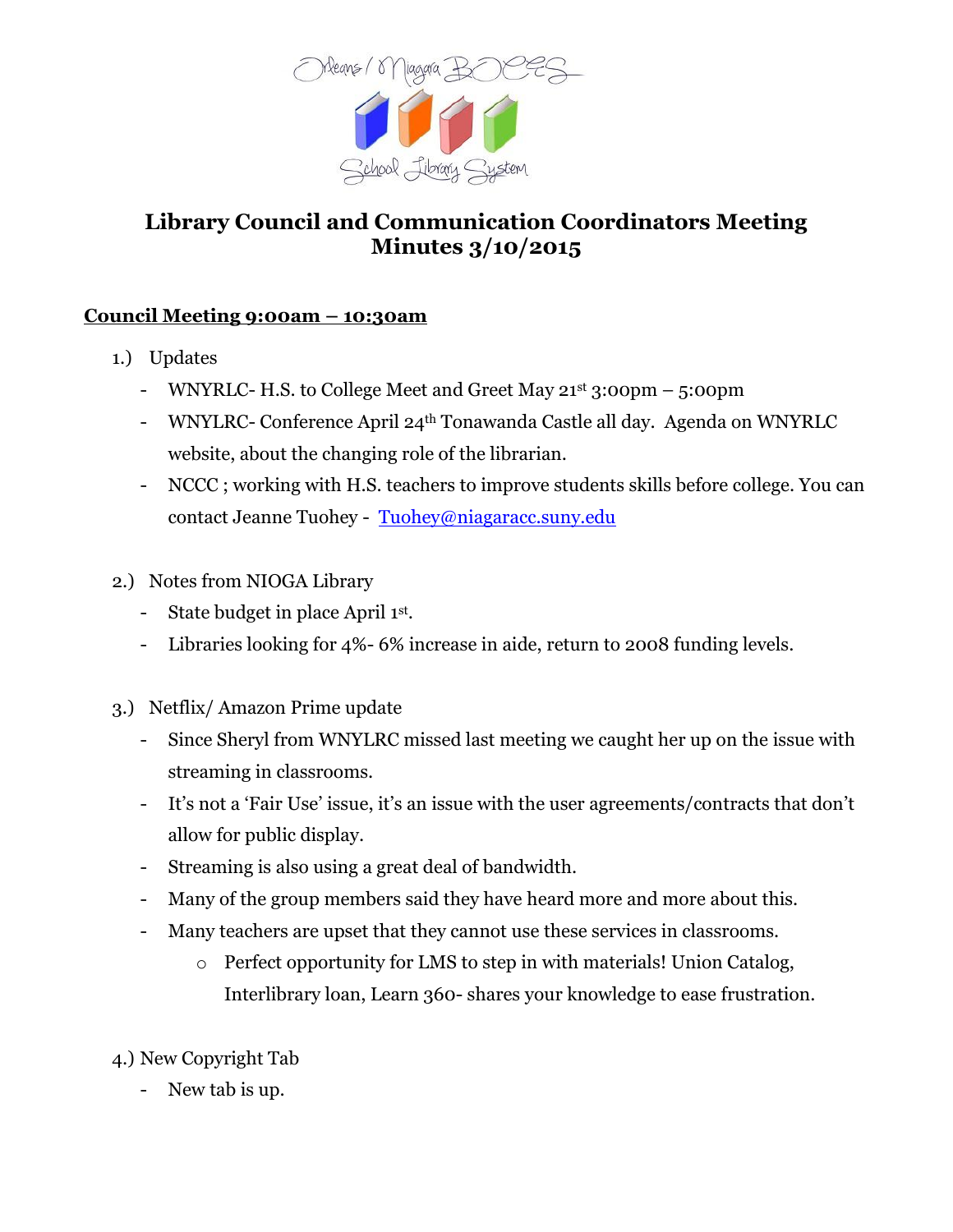- Lindsay explained the tab and went through all the different parts.
- Suggestions were made about additional resources- Owl of Purdue and several others. They were added at the meeting to the tab.
- It was asked if group members could copy the work from the page, they were told 'yes' and that they could link to the page also.
- 5.) Spotlight on New York and CyberSmarts/Teen CyberSmarts Purchase
	- All purchases have gone through.
	- The MARC records are due shortly.
	- Lindsay will forward the records to the Erie 1 team to get them uploaded into catalogs.
- 6.) May 28th meeting- Possible PM Rosen Training
	- Discussed about having large group in May for training.
	- Inviting all LMS in component districts.
	- Concern has risen to bump to the fall due to budget and sub constraints.
- 7.) Scholastic James Patterson Grants
	- <http://www.scholastic.com/pattersonpartnership/>
	- **Nominate your school** to receive a grant from **James Patterson** to support your school library. Tell us about your innovative way to reach young readers. Grants to put your plan into action go from \$1,000 to \$10,000.
	- Submit your application by May 31, 2015.
- 8.) PARCC Update/ Debate
	- Miami Dade had major roll out issues.
		- o ELA exams took down their servers and systems
		- o This is a fear for many districts.
	- Many libraries will be hubs for this testing considering computers and space.
- 9.) Catering to 'Conservative' student needs Discussion/Article
	- Many members of the group mentioned they had conservative students.
	- Its difficult to 'take books away' from students that you know, when you are sure their parents will voice concern.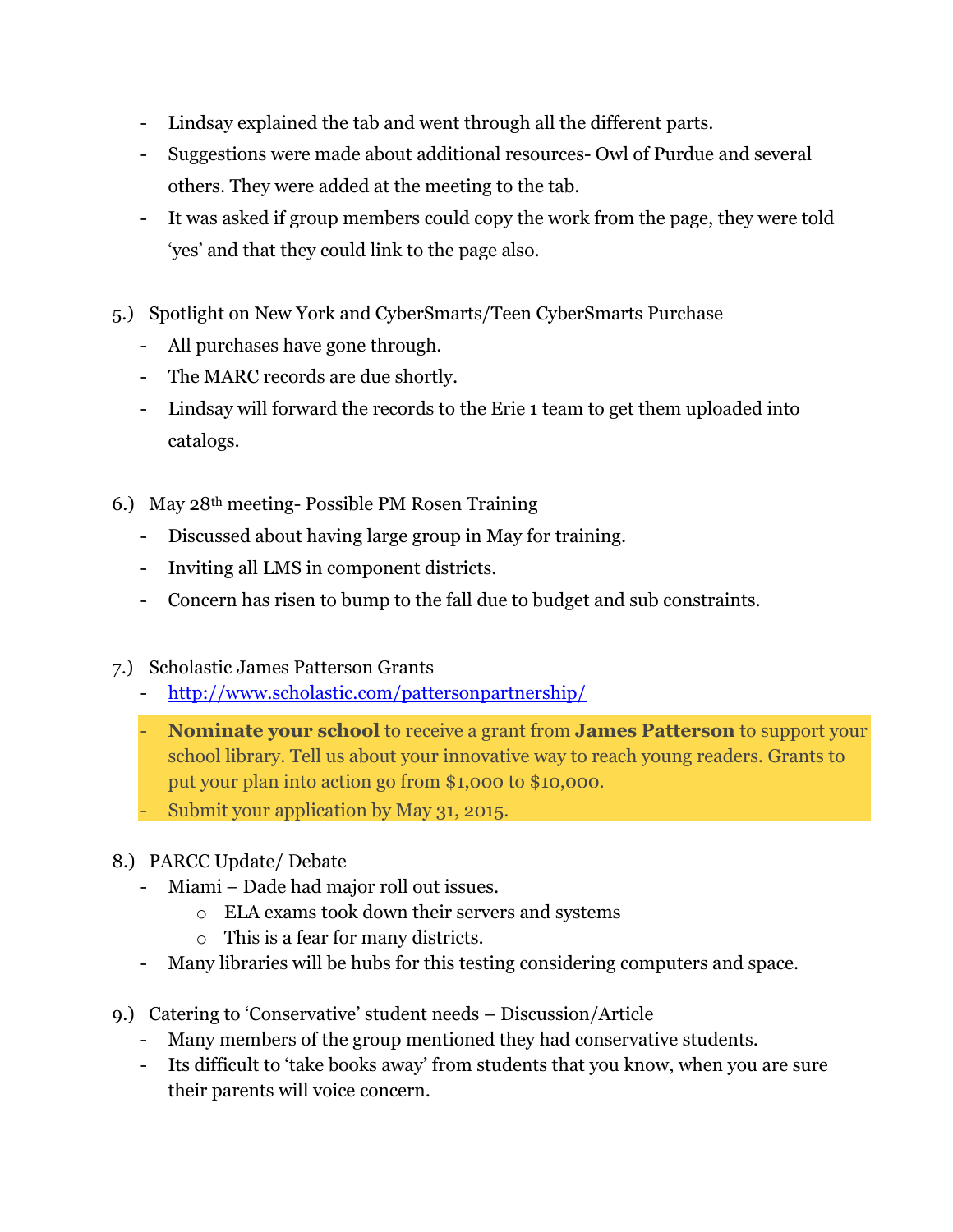- Student privacy? Still in school.
- 10.) Possible/future Ebook Purchases
	- Will ask teachers in the buildings about ebooks
	- -More fiction
- 11.) Other; (comments, questions, concerns)

## **Communication Coordinators Meeting 10:30am – 11:45 pm**

- *1.* Sparticl.org
	- Lindsay presented Sparticl which is a science website.
	- It has a great deal of STEM videos, activities, lessons and projects for teachers and students.
	- This will be added to the online resources tab on the SLS website.
- *2.* NBClearn.com
	- Free resources hat are on all school disciplines.
	- Videos and units of study for students
	- Idea for webquests and projects for students.
- *3.* New books in Media Center
	- Many of the books requested were ordered.
	- The Palace Thief was only is paperback, we will keep watching for hardcover.

*11:45 –12:20 Lunch*

## **12:30 – End of Day**

- 1.) Curriculum and lesson Presentations
	- Getepic.com Instant access to an unlimited library of amazing children's books.
	- Instagrok.com Research any topic with an interactive concept map, that you can customize and share
	- http://powermylearning.org/ Your FREE Platform for Driving Personalized Instruction and Self-Directed Learning: Activities in All K-12 Subjects, Aligned to the Common Core.